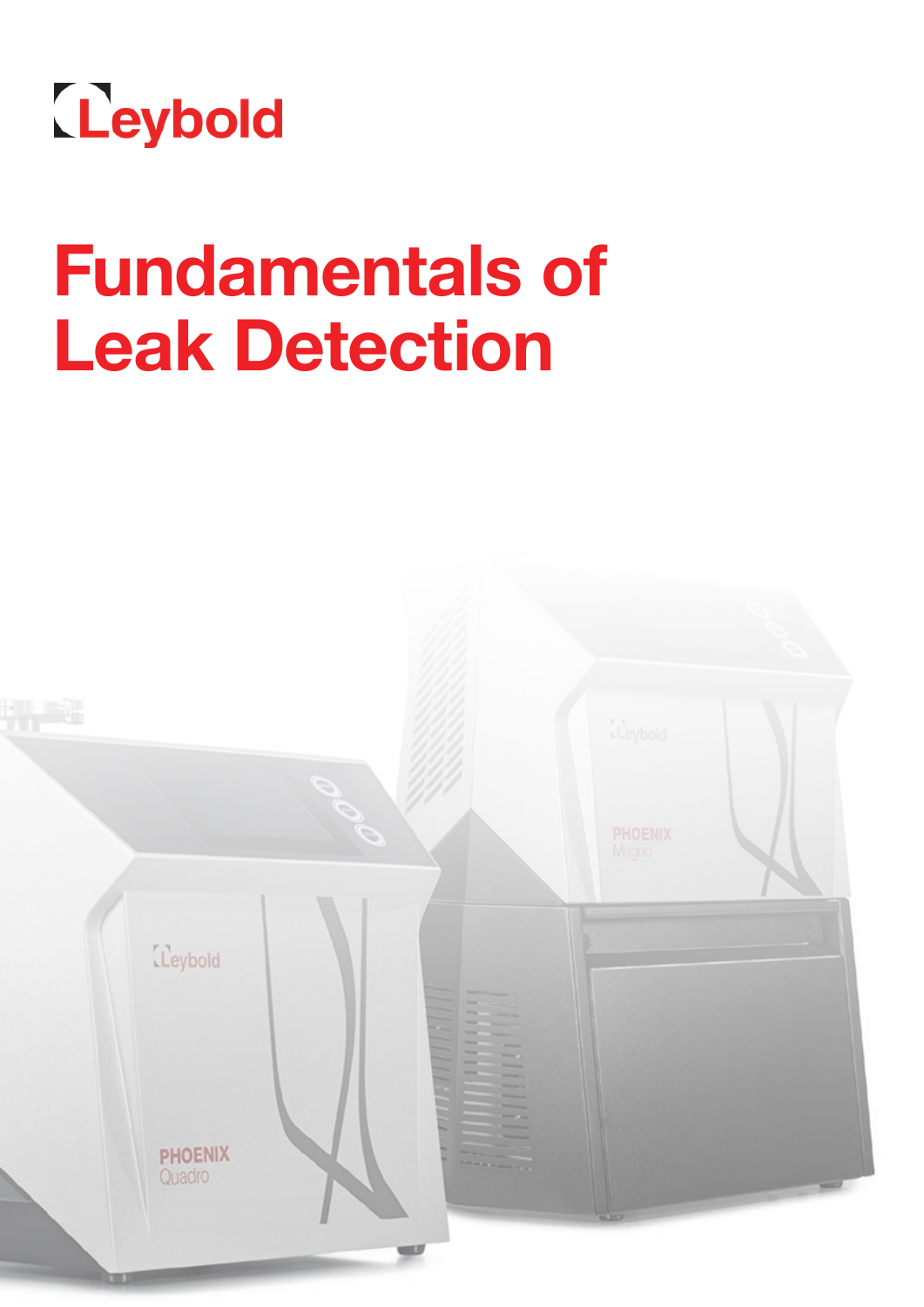# **Table of Contents**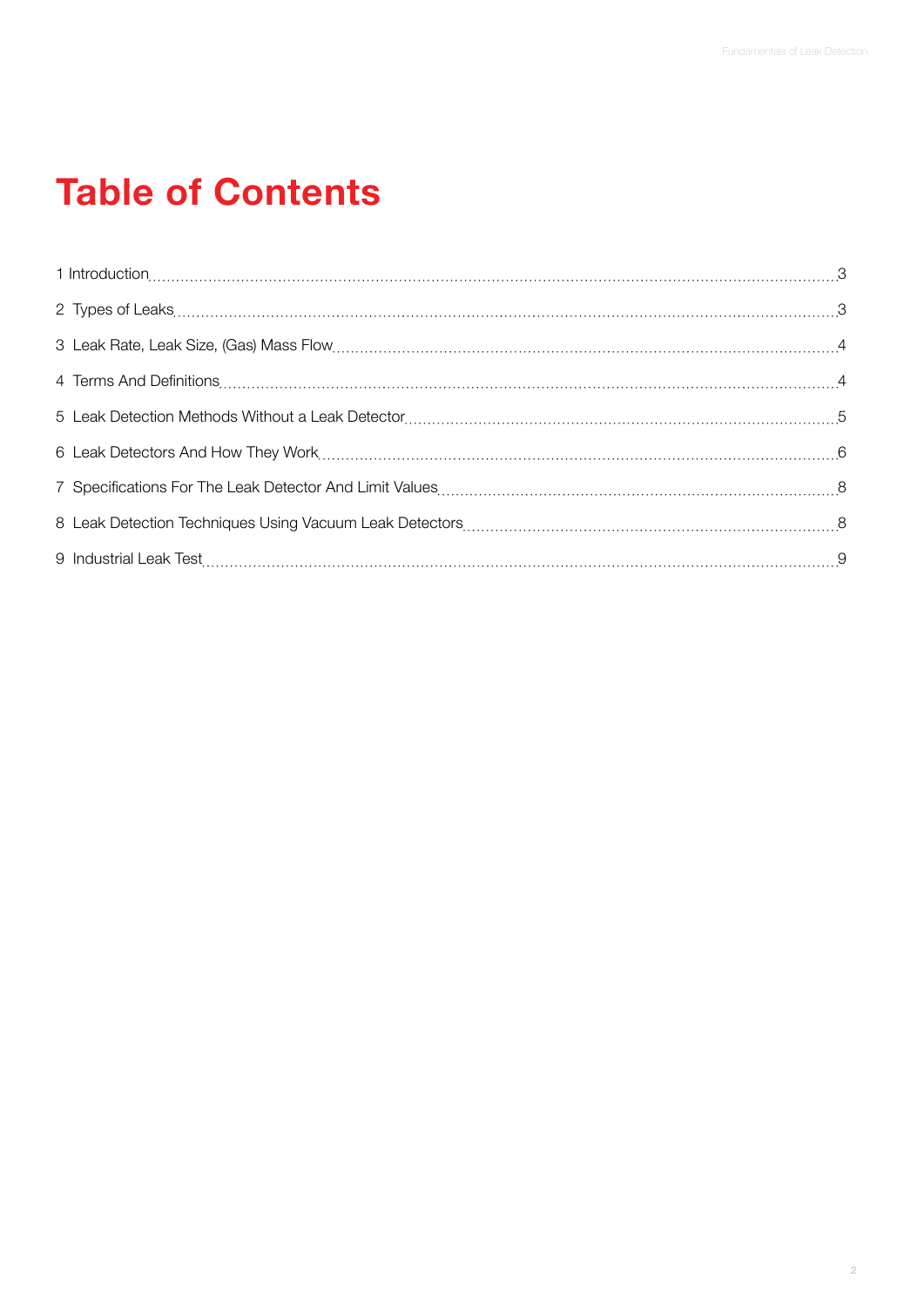# <span id="page-2-0"></span>1 Introduction

In addition to the actual vacuum systems and their individual components (vacuum vessel, lines, valves, measuring devices, etc.), there are numerous other systems and products in the fields of industry and research with high requirements regarding tightness or so-called "hermetic sealing". These include, in particular, assemblies for the automotive and refrigeration industries as well as many others.



Generalized statements often made, such as "no detectable leaks" or "leak rate zero", do not represent an adequate basis for acceptance testing. Every experienced engineer knows that properly formulated acceptance specifications will indicate a certain leak rate under defined conditions. The acceptable leak rate is also determined by the application itself.

# 2 Types of Leaks

The simplest definition for the term "leak" is an "opening" in a (separating) wall or barrier through which solids, liquids or gases can undesirably enter or exit. The following leak types are differentiated depending on the type of material or joining fault:

- **• Leaks in detachable connections** Flanges, ground mating surfaces, covers
- **• Leaks in permanent connections:**  Bending, solder and welding seams, glued joints
- **• Leaks due to porosity:**

Particularly following mechanical deformation (bending) or thermal processing of polycrystalline materials and cast components

**• Thermal leaks:** 

Opening up of leak due to extreme temperature loading (heat/cold)

**• Apparent (virtual) leaks:** 

Quantities of gas will be liberated from hollows and cavities inside cast parts, blind holes and joints (also due to the evaporation of liquids)

#### **• Indirect leaks:**

Leaking supply lines in vacuum systems or furnaces (water, compressed air, brine)

**• Serial leaks:** 

This is the leak at the end of several "spaces connected in series", e.g. a leak in the oil-filled section of the oil case pan in a rotary vane pump

**• One-way leaks:** 

These will allow gas to pass in one direction but are tight in the other direction (very seldom). An area which is not gas-tight, but which is not leaky in the sense that a defect is present would be the same.

**• Permeation:**

Naturally permeability of gas through materials such as rubber hoses, elastomer seals, etc. (unless these parts have become brittle and thus "leaky")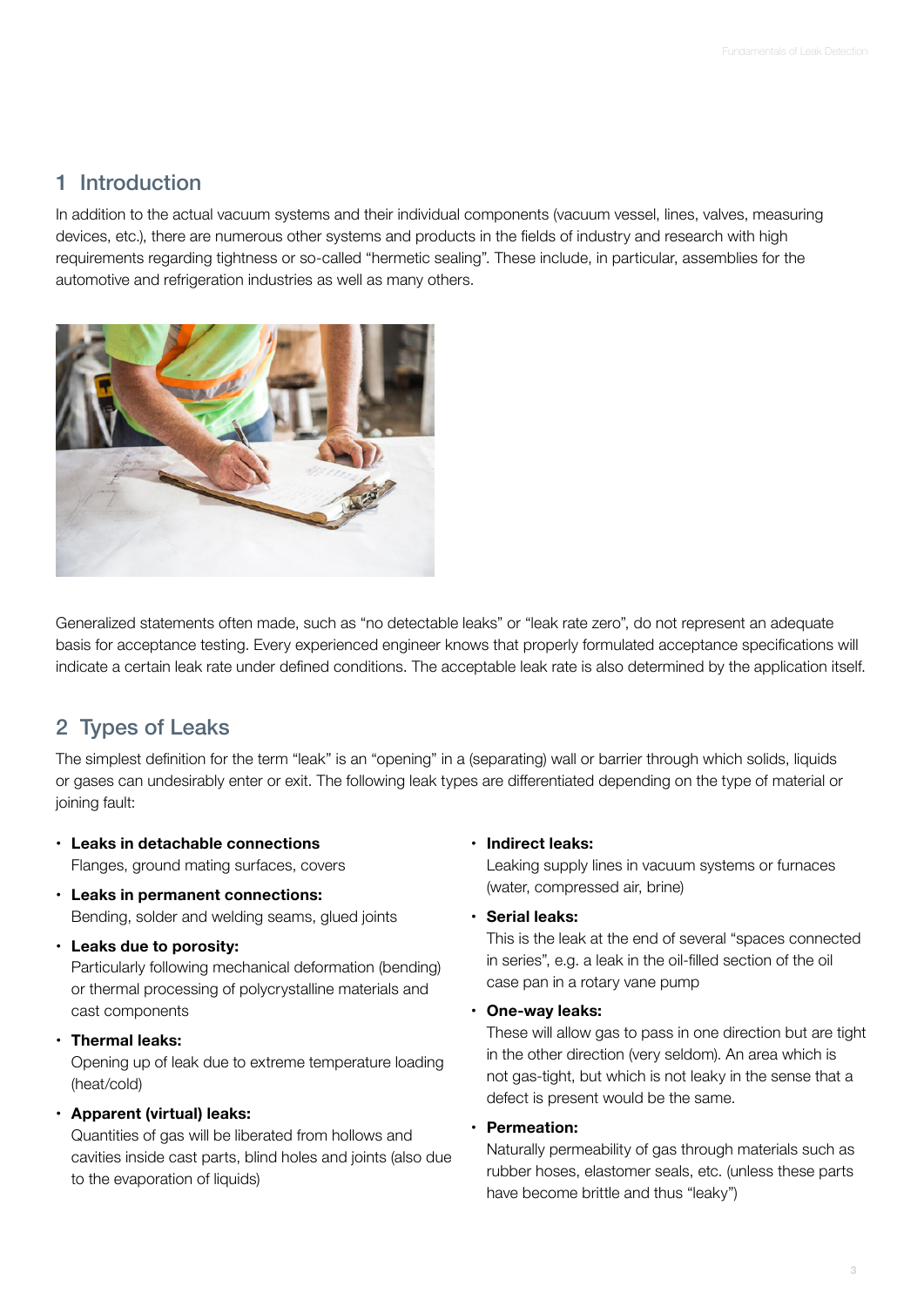# <span id="page-3-0"></span>3 Leak Rate, Leak Size, (Gas) Mass Flow

No vacuum device or system can ever be absolutely vacuum-tight, nor does it actually need to be. The essential element is the leak rate must be low enough that the required operating pressure, gas balance and ultimate pressure in the vacuum container are not influenced. The leak rate of a vessel indicates the amount of gas flow which escapes through the walls of the vessel. It must be noted, however, that the leak rate for a leak depends on the type of gas.

If the desired ultimate pressure is not reached in a vacuum system, there are usually two causes for this: the presence of leaks and/or the gas liberation from the vessel walls and seal outgassing.

In order to differentiate between the two causes, a partial-pressure analysis with a mass spectrometer or the time-related pressure rise test may be used. Since it is only possible to determine the existence of a leak and not its position in the system when using the pressure rise test, it is recommended to use a helium leak detector so that leaks may also be localized significantly faster.

The Helium Standard Leak-Rate is required for the unequivocal definition of a leak and the pressures prevailing on either side of the (vessel) wall and the nature of the medium passing through that wall (viscosity, molar mass). For the case where the test is carried out with helium mass 4 at a pressure difference of 1 bar from the atmosphere pressure (external) to the vacuum (p < 1 mbar, internal), which is frequently found in practice, the designation "helium standard leak rate" has been introduced. In order to indicate the rejection rate for a test using helium under standard helium conditions, it is necessary first to convert the real test conditions of use to helium standard conditions.

### 4 Terms & Definitions

When searching for leaks one will generally have to distinguish between locating leaks and measuring the leak rate in addition to the direction of flow for the fluid. There are a couple methods that are widely recognized:

#### **A. Vacuum method**

(sometimes known as an "outside-in leak"), where the direction of flow is into the test object; the pressure inside the test object is less than ambient pressure.

#### **B. Positive pressure method**

(often referred to as the "inside-out leak"), where the flow takes place from inside the test object outward; the pressure inside the test object is higher than the ambient pressure. The test objects should wherever possible be examined in a configuration corresponding to their later application, i.e. components for vacuum applications using the vacuum method and using the positive pressure method for parts which will be pressurized on the inside.

When measuring leak rates, we differentiate between registering individual leaks (local measurement) and registering the total of all leaks in the test object (integral measurement). The smallest leak rate which is no longer tolerable in accordance with the acceptance specifications is known as the rejection rate. Its calculation is based on the condition that the test object may not fail during its planned utilization period due to faults caused by leaks, and this to a certain degree of certainty.

Often it is not the leak rate for the test object under normal operating conditions which is determined, but rather the throughput rate of a test gas under similar conditions. The achieved measuring values have to be converted to correspond to the actual application situation in regard to the pressures inside and outside the test object and the type of gas (or liquid) being handled.

Where a vacuum is present inside the test object ( $p < 1$ ) mbar), atmospheric pressure outside, and helium mass 4 is used at the test gas, one refers to standard helium conditions. Standard helium conditions are always present during helium leak detection for a vacuum system when the system is connected to a leak detector. If the system is pumped down too p less than 1 mbar and if it is sprayed with helium mass 4, one refers to the spray technique.

If the test object is evacuated solely by the leak detector, then one would say that the leak detector is operating in the direct-flow mode of the leak detector (LD).

If the test object is itself a complete vacuum system with its own vacuum pump and if the leak detector is operated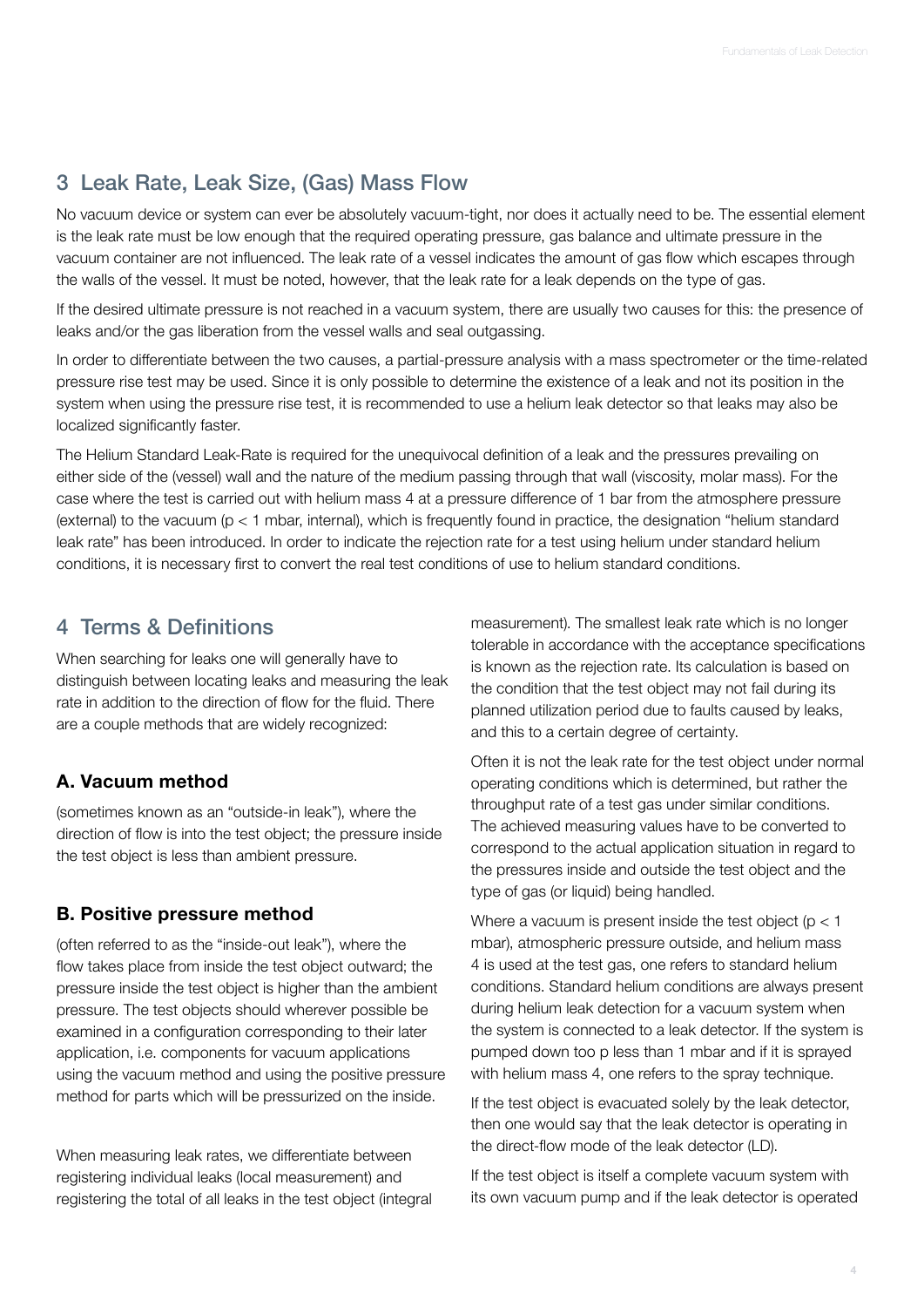<span id="page-4-0"></span>in parallel to the system's pumps, then one refers to partial-flow mode of the leak detector. One also refers to partial-flow mode when a separate auxiliary pump is used parallel to the leak detector.

When using the positive pressure method, it is sometimes either impractical or in fact impossible to measure the leakage rate directly while it could certainly be sensed in an envelope which encloses the test specimen. The measurement can be made by connecting that envelope to the leak detector or by accumulation (= increasing the concentration) of the test gas inside the envelope (see Fig. 4c). The bombing test is a special version of the accumulation test.



In the so-called sniffer technique, another variation of the of the positive pressure technique, the (test) gas issuing from leaks is collected (extracted) by a special apparatus and fed to the leak detector. This procedure can be carried out using either helium, refrigerants, SF6 as the test gas.

# 5 Leak Detection Methods Without a Leak Detector

The most sensible differentiation between the test methods used is the differentiation as to whether or not special leak detection equipment is used. In the simplest case a leak can be determined qualitatively and, when using certain test techniques, quantitatively as well (this being the leak rate) without the assistance of a special leak detector.

For example, the quantity of water dripping from a leaking water faucet over a certain period of time can be determined by collecting the water with a measuring vessel. In this case, however, one would hardly refer to this as a leak detector. In spite of careful inspection of the individual engineering components, leaks may also be present in an apparatus following its assembly – be it due to poorly seated seals or damaged sealing surfaces. The processes used to examine an apparatus depend on the size of the leaks and on the desired degree of tightness as well as on whether the apparatus is made of metal, glass or other materials.

There are a few general leak detection methods used in accordance with the particular application situations (sometimes limited be economic factors):

**• Pressure rise test**

Capitalizes on the fact that a leak allows a quantity of gas

- **• Pressure drop test** Exact opposite of the pressure rise test
- • Leak test using vacuum gauges which are sensitive to the type of gas
- **• Bubble immersion test**

Rising gas bubbles indicate leaks in a submerged-inliquid testing scenario

**• Foam-spray test**

Escaping gas forms soap bubbles at the leak points

- **• Vacuum box check bubble** Similar to foam-spray, but bubbles are trapped to examine flat surfaces
- **• Krypton 85 test**  A radioactive isotope to measure pressure
- **• High frequency vacuum test** Electrical gas discharge can indicate pressure inside equipment
- • Leak test using vacuum gauges which are sensitive to the type of gas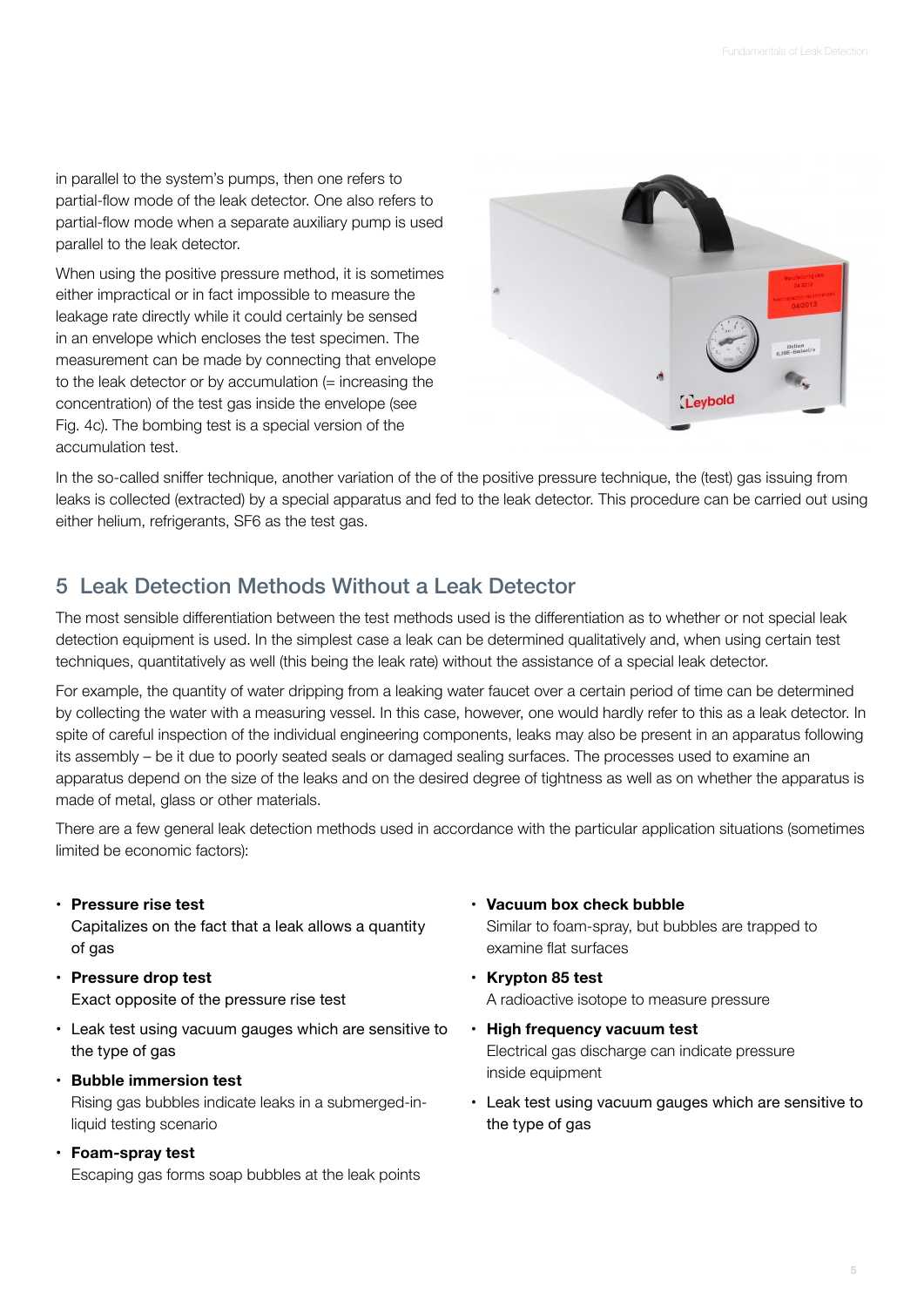# <span id="page-5-0"></span>6 Leak Detectors and How They Work

Most leak testing today is carried out using special leak detection devices. These can detect far lower leak rates than methods that do not use special equipment. The function of most leak detectors is to conduct testing with a special test gas, i.e. with a medium other than the one used in normal operation.



#### **Halogen Leak Detectors and Halogen Diode Principle**

Equipment operating in accordance with the halogen diode principle can also detect SF6. Consequently, these sniffer units are used to determine whether refrigerants are escaping from a refrigeration unit or from an SF6 type switch box (filled with arc suppression gas).

#### **Infrared Principle (HLD 5000)**

The HLD 5000 uses the physical property of molecules being able to absorb infrared radiation. The test gas, which is taken in by the sniffer line, flows through a cuvette which is exposed to infrared radiation. The infrared-active gases (refrigerant) inside the test gas absorb a part of the infrared radiation and thus modify the primary infrared signal.

#### **Leak Detectors with Mass Spectrometers (MS)**

It is possible to detect all gases using mass spectrometry. Of all the available options, the use of helium mass 4 as a test gas has proved to be especially practical. Every mass spectrometer consists of three fundamental assemblies: ion source, separation system and ion trap.

#### **Detection Limit, Background, Gas Storage in Oil (Gas Ballast), Floating Zero-Point Suppression**

The smallest detectable leak rate is dictated by the natural background level for the test gas to be detected. Even with the inlet at the leak detector closed, test gas will enter the mass spectrometer and will be detected there if the electronic means are adequate to do so. The background signal generated in the mass spectrometer determines the detection level of the leak detector. In general, the more test gas is present in the oil the higher the background signal of the leak detector will be.

In the case of "dry leak detectors", which are leak detectors without oil-sealed vacuum pumps, the problem of gas storage in the oil does not exist. However, dry leak detectors must still be flushed with gas which is free of test gas since, over time, test gas will accumulate in these devices as well. In order to spare the user, the trouble of always having to keep an eye on the background level and simplify the operation of the leak detector, the "floating zero-point suppression" has been integrated into the automatic operating concepts of all Leybold leak detectors.

Independent of the floating zero-point suppression, Leybold leak detectors offer the capability for manual zero point shifting. Here, the display for the leak detector at the particular moment will be reset to zero so that only rises in the leak rate from that point on will be shown.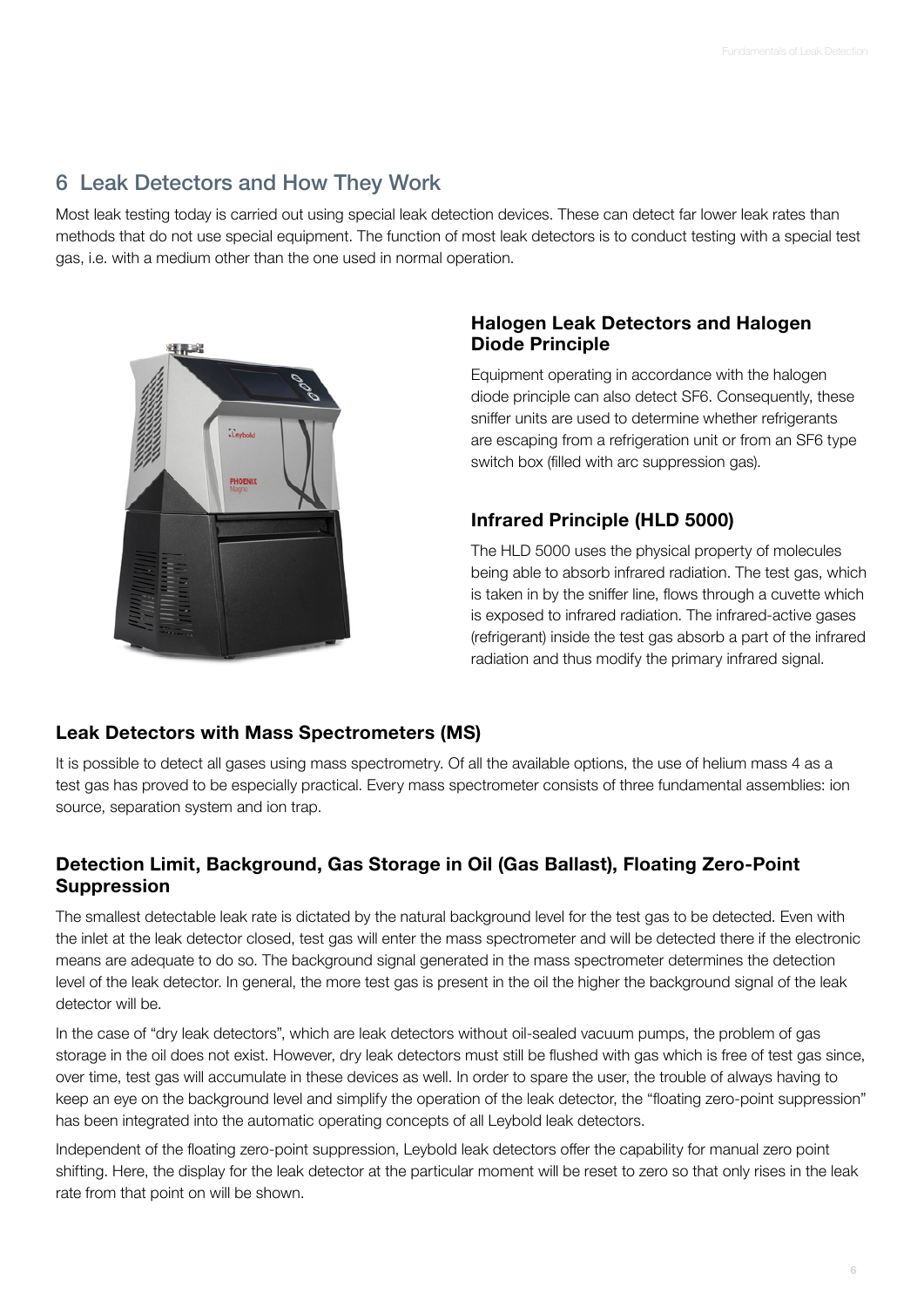#### **Calibrating Leak Detectors; Calibration Leaks**

The calibration of a leak detector is to be understood as the adjustment of the display at a leak detector, to which a calibration leak (or test leak) is attached. A calibration leak is a leak whose leak rate at a certain temperature and under specific pressure conditions is known precisely.

#### **Leak Detectors with Quadrupole Mass Spectrometer**

Leak detectors with quadrupole mass spectrometers (QMS) are mostly built to detect masses greater than helium mass 4. Apart from special cases, these will be refrigerants or lamp filling gases - leak detectors with QMS are mostly used to inspect refrigeration units for leaks.

#### **Leak Detectors With 180° Sector Field Mass Spectrometer**

Helium leak detectors with 180° sector field mass spectrometer are the most sensitive and reliable leak detection devices. There is no other leak detection method with which one can, with greater reliability and better stability, locate leaks and measure them quantitatively. Therefore, helium leak detectors, even though the purchase price is relatively high, are very economical in the long run since the required for the leak detection procedure itself is very short.

#### **Direct-Flow and Counter-Flow Leak Detectors**

Depending on the way in which the gas from the test object is supplied to the mass spectrometer, one can differentiate between the two types of helium leak detectors: the direct-flow leak detector and the counter-flow leak detector. In both cases, the mass spectrometer is evacuated by a high-vacuum pump system. In case of the direct flow leak detector, the gas to be inspected is supplied to the mass spectrometer via a cold trap. The cold trap is cooled with liquid nitrogen (LN2) and is basically a cryopump in which all the vapors and other contaminants condense.

#### **Counter-Flow Leak Detector in Partial-Flow Operation**

If evacuating the test object to the required start pressure is impossible or takes too long due to the size of the test object or the leak, an auxiliary pump (auxiliary pump system) must be used in addition to the leak detector.

#### **Connection to Vacuum Systems**

The connection of a leak detector to vacuum systems with multi-stage vacuum pump sets is usually carried out by means of the partial-flow method. When considering where to best make the connection, it must be kept in mind that the leak detector is usually a small, portable unit which has only a low pumping speed at the connection flange (typically with pumping speed of 3m3/hr).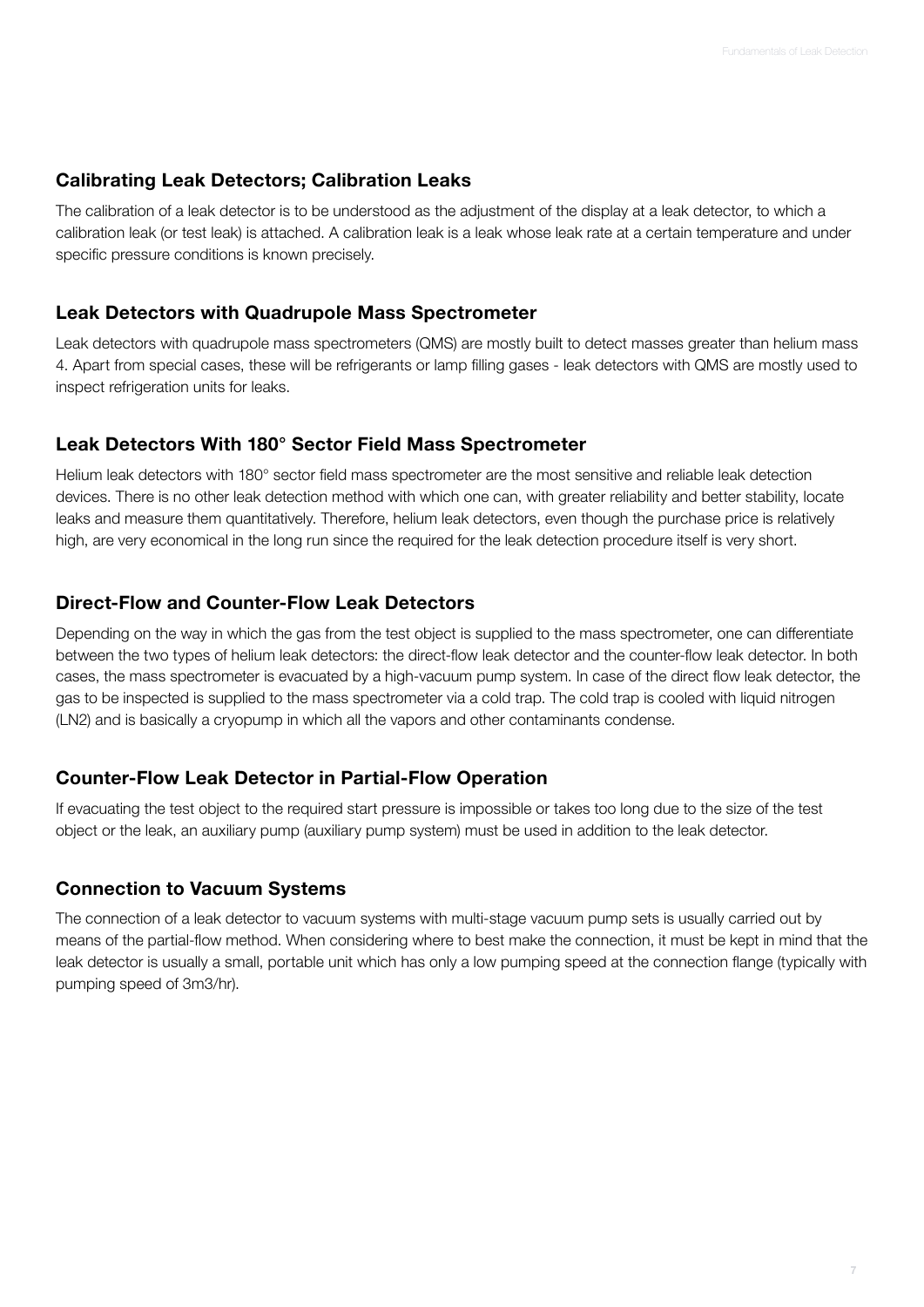# 7 Specifications for the Leak Detector and Limit Values

**1.** The smallest detectable leak rate (qLmin)

**2.** The effective pumping speed for the test gas at the inlet (Seff, TG)

**2a.** The effective pumping speed for air at the inlet (Seff)

**3.** The maximum permissible pressure inside the test object (pmax) (= the maximum permissible inlet pressure). The maximum permissible inlet pressure pmax is about 10–1 mbar for leak detectors with classic turbomolecular pump and 2 to 15 mbar for leak detectors with compound turbomolecular pump.

**4.** The maximum permissible gas flow for air (qmax). The product of the maximum permissible inlet pressure pmax and the effective pumping speed for air at the inlet Seff equals the maximum permissible gas flow for air qmax. If a gas flow which is greater than qmax enters the leak detector due to one large or several small leaks, the device is inoperable.

# 8 Leak Detection Techniques Using Vacuum Leak Detectors

#### **Vacuum Method – Spray Technique (Local Leak Test)**

The test object connected to the vacuum leak detector is traced with a very fine stream of test gas from the spray pistol at likely leakage points (flange connections, welding seams, etc,) in an appropriately slow manner. The appropriate speed for this process is determined by the response time of the system. The test gas amount sprayed must be adjusted to suit the leak rate to be detected as well as the size and accessibility of the object being tested.

#### **Positive Pressure Method – Sniffer Technique (Local Leak Test)**

The test object is filled with test gas to an extent so that the partial test gas pressure in the test object is significantly larger than that around the test object. The likely leak positions of the test object are traced with a sniffer tip in an appropriately slow manner. A typical tracing speed is 1 cm/s.

#### **Envelope Test According to the Positive Pressure Method**

This method makes it possible to detect even the smallest overall leakage and is suitable in particular for automated industrial leak testing. When the test object, pressurized with helium, is placed in a rigid vacuum vessel which is connected to a helium leak detector, the integral leak rate can be read directly at the leak detector.

#### **Envelope Test According to the Vacuum Method**

The evacuated test object which is connected to the leak detector is enclosed with a flexible, light (plastic) envelope. Before the envelope is filled with helium, one presses it against the test object, in order to remove as much of the existing atmosphere air as possible. The entire outer surface of the test object has contact with the test gas (helium). If test gas enters the test object through the leaks, the integral leak rate is measured without knowing the exact number of leaks.

In case of repeated tests in closed rooms, it must be noted that the helium concentration in the room will increase rather rapidly after removing the envelope. Using plastic bags is therefore more advisable for "one-time testing" of large systems.

Rigid envelopes should be used in case of test series for determining integral leak rates. Furthermore, this has the advantage that the helium can be recovered after the test has been carried out.

### **"Bombing" Test, "Storage Under Pressure"**

The "bombing test" is used to check the tightness of components which are already hermetically sealed, and which exhibit a gas-filled, internal cavity. The components to be examined – e.g. IC housings, transistors, laser diodes, reed contacts, quartz oscillators – are placed in a pressure vessel which is filled with helium. Operating with the test gas at relatively high pressure (5 to 10 bar) and leaving the system standing over several hours the test gas will accumulate inside leaking test objects. This process is called "bombing."